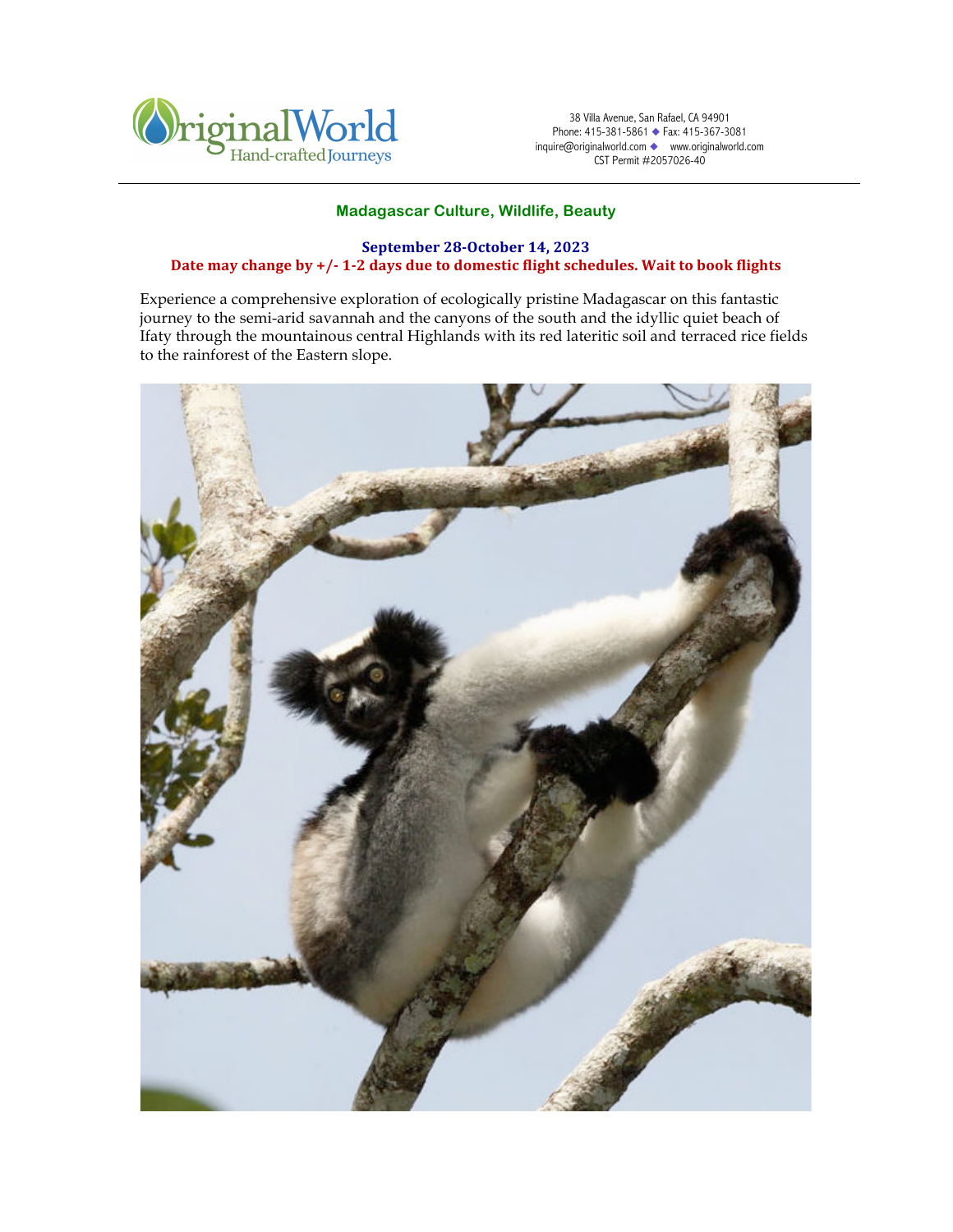The circuit allows us to experience three different threatened ecosystems, the eastern rainforest vegetation, the spiny desert and the dry deciduous forest of Madagascar.

We visit several national parks and reserves to admire the unique fauna and flora of Madagascar and enjoy wildlife viewing up-close. There will be many opportunities to observe several species of lemurs quite easily.

During this tour, we will meet several ethnic groups and get to know their cultures: the Merina, the Betsileo, the Antandroy, the Bara's and the Mahafaly as well as the Vezo fisher tribe alongside beautiful beach of the Mozambique Channel.

October is the perfect month to visit Madagascar and enjoy the wildlife. It is spring; trees are blooming, temperatures are at their best and the baby lemurs are born.

Getting There: We can assist you via our consolidator if you like. Best option is to fly into Johannesburg. Many flights arrive in the early morning and you will remain at the airport for the connecting flight to Antananarivo. If you arrive Johannesburg at night, there are hotels close to the airport and make the connection to Antananarivo next morning.

### **Sep 28: Arrival Antananarivo** (D)

Depart Johannesburg South African Airways 8252 at 10 am, arrival time in Antananarivo at 2:10 pm (Flight schedule subject to change).

You will be met on arrival and transfer to the hotel. Rest of afternoon is free to rest. Some snacks will be provided to tide you over until dinner.

Early dinner tonight at La Varangue Restaurant.

### **Sep 29: Antananarivo** (B,L)

This morning, we'll embark on a city tour to see the arcades (an ordered series of arched windows as a decorative work on a wall), train station, Analakely Market, flower markets and Lake Anosy.

Lunch at a local restaurant.

This afternoon visit handcraft market, where you might be surprised of the high quality of local products, as embroidered tablecloths and shirts, leathers, semi-precious stones, chessboards and solitary games, as well as wooden or metal instruments and toys.

Transfer to hotel (approx 30 min drive).

Dinner on your own.

#### **Sep 30: Antananarivo - Fort Dauphin - Berenty Reserve** (B, L, D)

Transfer to airport for flight to Fort Dauphin in the southeastern tip of Madagascar. TZ714 depart 06:15, arrive 08:15. The hotel will prepare box breakfasts to take with you.

Meet our guide on arrival at Fort Dauphin airport and drive directly to Berenty Private Reserve.

The 90 km / 4 hour drive by 4WD from coastal rainforest to the spiny desert. The road is paved but in terrible shape; last 4 km on red dusty track—better than the paved road!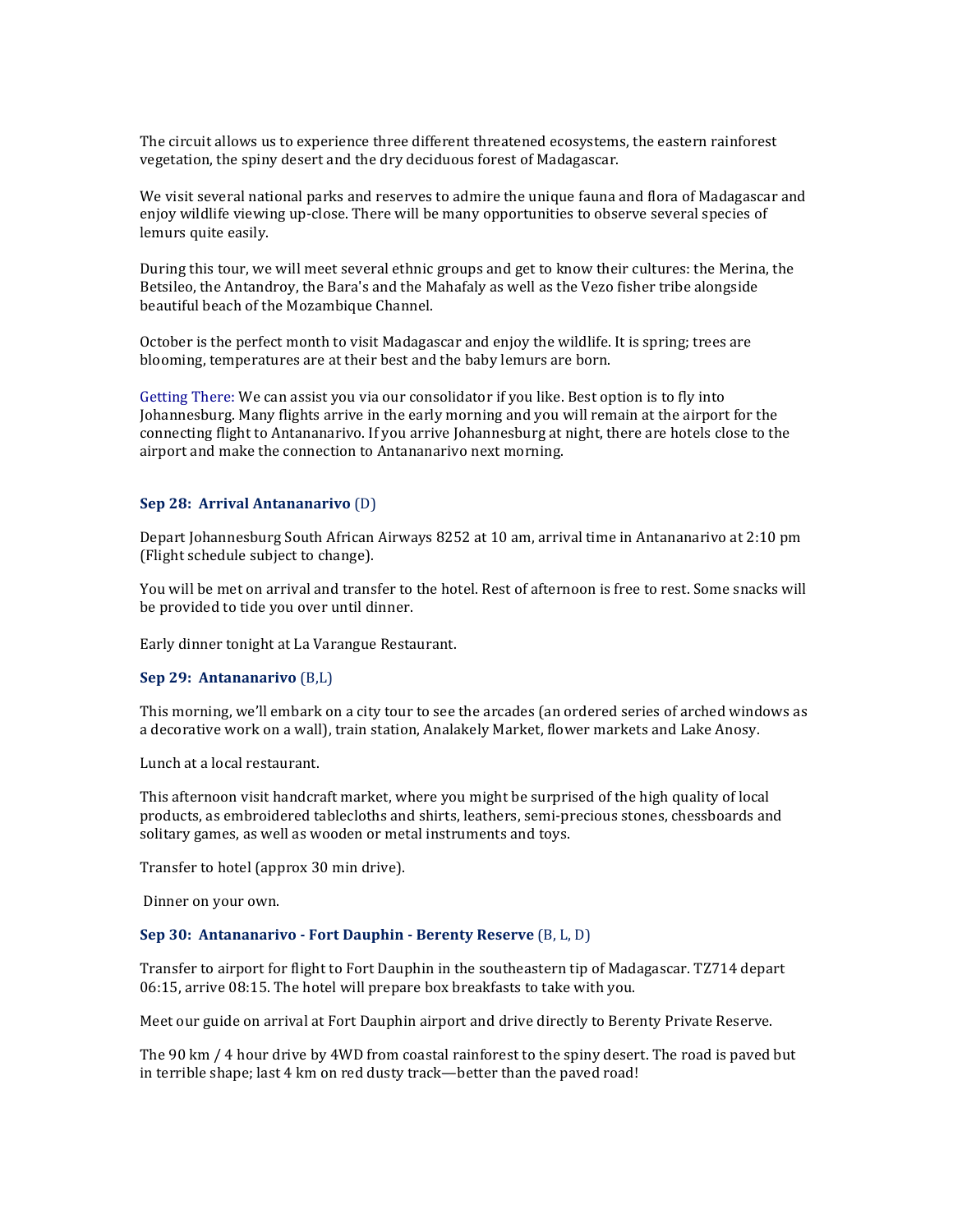Lunch and stops along the way to view the unique baobab trees, rare triangular palm trees and funerary art of the Antanosy burial grounds. Berenty is the headquarters of the Antandroy people.

Transfer to hotel on arrival. Evening visit to the reserve.

Dinner and Overnight at BERENTY LODGE at the edge of the forest.

Note: The program of this day might be changed depending on the flight schedule.

# **Oct 1: Visit of Berenty Reserve - Fort Dauphin** (B, L, D)

Located about 100 km from Fort Dauphin, near the town of South Amboasary and inside a huge sisal plantation, the Berenty Private Nature Reserve covers an area of 240 ha along the river Mandrare. Its wildelife belongs to the gallery forest classified as spiny bush characteristic of southern of Madagascar. 

The fauna is mainly composed of lemur, four species are particularly very common in the south: Verreaux Sifaka (Propithecus verreauxi verreauxi), Ring-tailed lemur (lemur catta), Grey mouse lemur (microcebus murinus) and White footed lemur (Lepilemur leucopus). The Brown lemur (Eulemur fulvus rufus) was introduced from Morondava area but been adapted to the environment.

Turtles, chameleons, snakes and butterflies are also found there. It is a good spot for bird watching as well. The flora is composed of Tamarind trees, Didieracea (Didiera trollii, Alluaudia procera), Euphorbiacea (Euphorbia stenoclada, Euphorbia onoclada), Apocynacea (different Pachypodium, Catharantus roseus) and Liliacea (different species of Aloe).

A museum is built into the reserve devoted to Antandroy tradition and arts, exposing parts of everyday life, musical instruments, amulets and other talismans intended to the art of divination...

Head to Fort Dauphin in the afternoon.

Dinner and overnight at CROIX DU SUD.

## **Oct 2: Fort Dauphin - Antananarivo** (B,L)

After the breakfast, transfer to the airport for flight to Antananarivo TZ715 dep  $08:50$  – arr 10:50. The restaurant opens at 430 am, so you can have breakfast before departing.

Meet our guide on arrival and visit of the Queen's palace (under reconstruction), and the old palace of the Prime Minister Rainilaiarivony who married the three Queens with an historian guide.

Lunch at a local restaurant. Transfer to the hotel, 20 km/1 hr.

Dinner on your own. Pay direct.

Note: The program of this day might be changed depending on the flight schedule.

### **Oct 3: Antananarivo – Tulear - Ifaty** (B, L, D)

After the breakfast, transfer to the airport for flight to Tulear TZ712 dep  $06:15$  – arr 08:05. The hotel will prepare box breakfasts to take with you.

Meet a guide in the airport upon arrival. It's only a 15 minute drive into the city where we will have a very short browse of the bazaar de market place as well the local seashell and handicraft market.

Tulear, a bustling town of 350 000 inhabitants, is the last town of the southwest part of the country and home to the Antandroy tribe, meaning "the people living in the spiny area" who erect majestic burial tombs decorated with wooden figures and sculptures known as "Aloalo" carvings in a totem-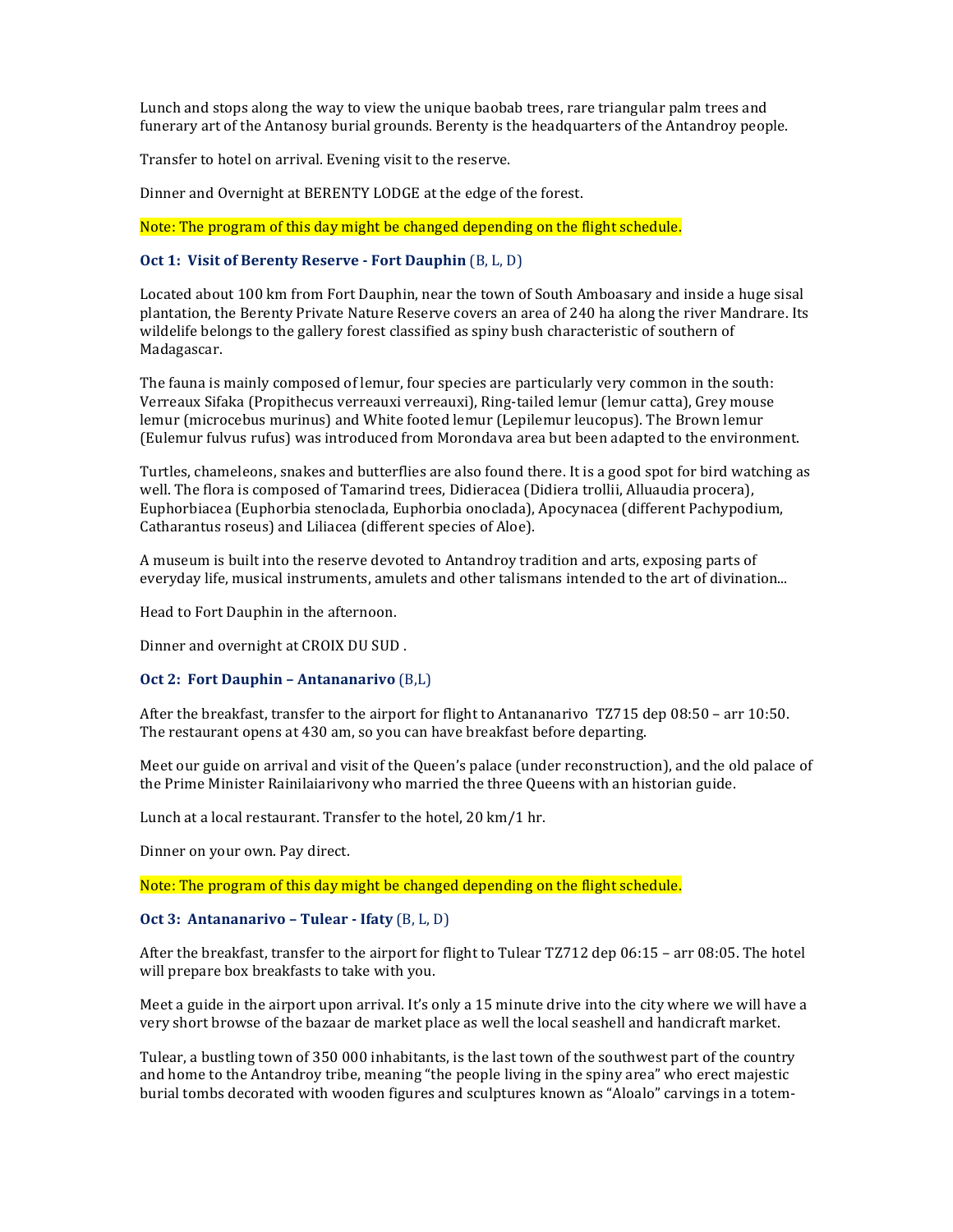like style. In the Southwest, wealth and social status of the Bara, Antandroy and Mahafaly people are measured in their cattle.

Continue, driving 20 km/approx 45 minutes, south to the beach settlement of Ifaty set on a lagoon with barely penetrable spiny thicket behind the coast to the east. (Road is not paved).

On arrival go directly to visit the Honko Conservation Association managed jointly with the local population "Vezo people" – to observe the mangroves ecosystem located in Belalanda village area. In Ifaty you will encounter Vezo fisher tribe alongside beautiful beach of the Mozambique Channel.

Check in to hotel, lunch and a bit of free time to enjoy the beach or just relax/refresh after the early morning rising.

This afternoon visit Reniala Private Reserve, a small protected area of only 60 ha that shelters an amazing, bizarre and unique eco-system which only occurs in the south-eastern part of Madagascar: "the spiny forest." The towering spiny bushes are home to more than 2000 plants species (many of them local endemic) some spectacular and very old baobab of 12,5 diameter) and complete endemic plants family, the Didieraceae, the Euphorbiaceae

Overnight at DUNES D'IFATY (or similar)

NB: The program of this day might be changed depending on the flight schedule.

## **Oct 4: Ifaty – Tulear - Isalo (Ranohira)** (B, L, D)

After breakfast, drive back to Tulear (45 min) and continue north to Ranohira/ Isalo National Park (250 km) towards the savannah and the baobab areas, through the Ilakak village known for its sapphire mining. Several species of spiny vegetation of this area are endemic and exist nowhere else.

We will pass through villages and the famous decorated tombs of Mahafaly and Antandroy tribes. Here, the Aloalos (funeral-sculpted decoration) are considered as messengers between the living and their ancestors.  $(2.5-3 \text{ hrs}$  including stops; some portions of the road are in bad shape).

After  $100 \text{ km}/1.5 \text{ hr}$  on paved road, stop at the Zombitse National Park to observe other species of lemurs like the Hapalemurs. The hike here is very easy with broad paths, all flat.

Late afternoon arrival in Ranohira, gateway to Isalo National Park.

Diner and Overnight at hotel RELAIS DE LA REINE. (Or similar)

Distance: 270 km - Duration: 6h not including stops.

### **Oct 5: Isalo National Park** (B, L, D)

We will have a leisurely hike in this eroded uniform sandstone formations from the Jurassic era. Isalo is a semi-desert area characterized by its huge canyons, oases and lunar landscape - home for lemurs and many other endemic species.

Begin the picturesque hike up to the Cascade des Nymphs from the entrance to Canyon Namaza, a spectacular hidden waterfall with emerald green pool, an opportunity to meet the sifaka and the redfronted brown lemurs at the beginning of the trail. This breathtaking spot gives a sensation of an outer-world journey. On the return hike, enjoy a picnic lunch and extended photo session with ringtails at the campsite.

The hike in Isalo generally covers a circuit of perhaps 4 miles (6 km) over mostly unshaded, somewhat rough terrain. There is an initial up climb to the "Piscine naturelle." To get an idea of how this region was formed, the expedition starts with an easy walk up 200 low-rise sloping steps on a level plateau. Your guide will find alternate paths for you that are easier and will assist you.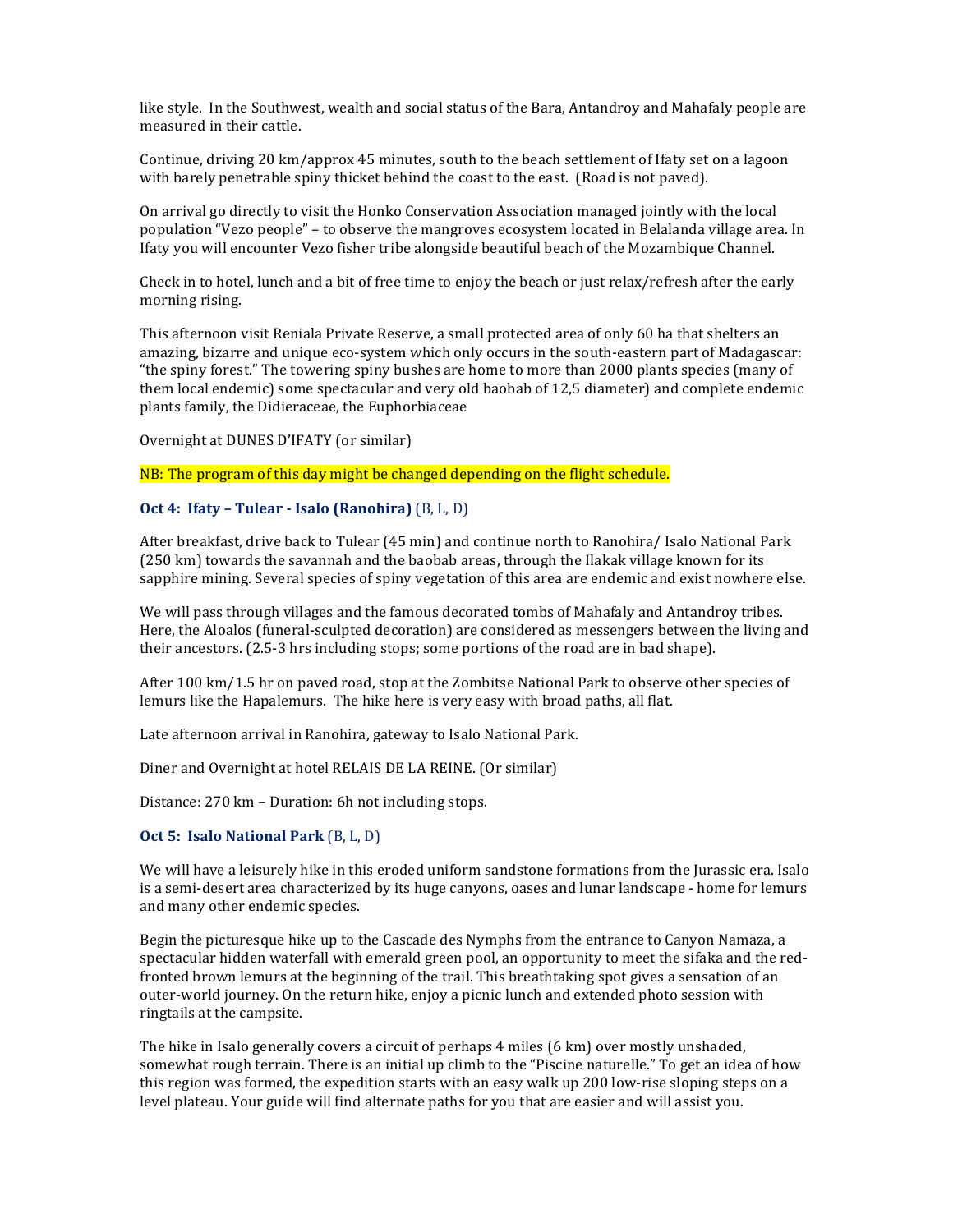In Ranohira, we will encounter a mixture of two different ethnic groups: the Bara and the Betsileo.

As the temperature rises in the afternoon, you will be able spend leisurely time by the natural swimming pool or at the black pool inside the canyon.

The sunset at Isalo is a memorable moment.

Dinner and Overnight at hotel RELAIS DE LA REINE. (Or similar)

Walking duration: 2 to 4h

#### **Oct 6: Ranohira - Ambalavao - Fianarantsoa** (B, L, D)

Drive northwards to Ambalavao throughout the rocky and savannah scenery. This huge plateau and valley is the area of the Bara, - a conservative farming tribe whose livelihood and rituals are centered on the zebu. Lunch in a local restaurant.

Visit Antaimoro paper factory, a silk weavers' workshop that belongs to a local association of women and the small community-run reserve of Anja - where one can get very close to the ring-tailed lemurs.

Continue to Fianarantsoa. Transfer to hotel. Distance: 300 km – Duration: 6h

Overnight at HOTEL ZOMATEL. (Or Similar)

### **Oct 7: Fianarantsoa - Sahambavy - Ranomafana** (B, L, D)

This morning,  $8$  am, drive about 1.5 hours outside of town, (the first  $3$  km are paved; the remaining 23 km are on a red dusty road), making stops along the way to visit the Betsileo villages and their rice and corn fields. The walks inside the villages will be very short and easy on flat and dry terrain throughout the villages.

Then board a pirogue (traditional long narrow dugout canoe) for a 2.5-hour ride down the Matsiatra River during which you will enjoy the beautiful scenery of the Betsileo region and see villages, plantations, corn and grape fields and terraced rice paddies. There will be two people in one pirogue. The guide will be in a separate pirogue in the center of the group's pirogues so you can hear him as he talks about the sights along the way. Life jackets are provided.

The pirogue ride culminates at Sahambavy  $-$  the tea plantation area (picnic lunch).

Continue to Ranomafana,  $70 \text{ km}/2$  hr on good paved road.

Dinner and Overnight at THERMAL HOTEL (or Similar)

## **Oct 8: Ranomafana National Park** (B, L, D)

Drive 5 km on good paved road to Ranomafana National Park to experience more rainforest, home for rare primates amongst other animals and plants.

The morning will be spent inside the park. Walking duration: 2 to 4h

In Ranomafana National Park, the terrain is steep; the forest is dense, with up and down trails and often slippery particularly during the wet season. Therefore, I suspect you will not want to have a full day hike on the trails here. Instead, we can enter the park for an easy walk and you do not need to go too far to see birds, reptiles and even one or two lemurs.

In the afternoon, you will visit the village of Ranomafana where you can observe the Tanala people's daily lifestyle. Also go to the village water springs centre – where you can have a massage with essential oils extracted from local plants if you wish (pay direct).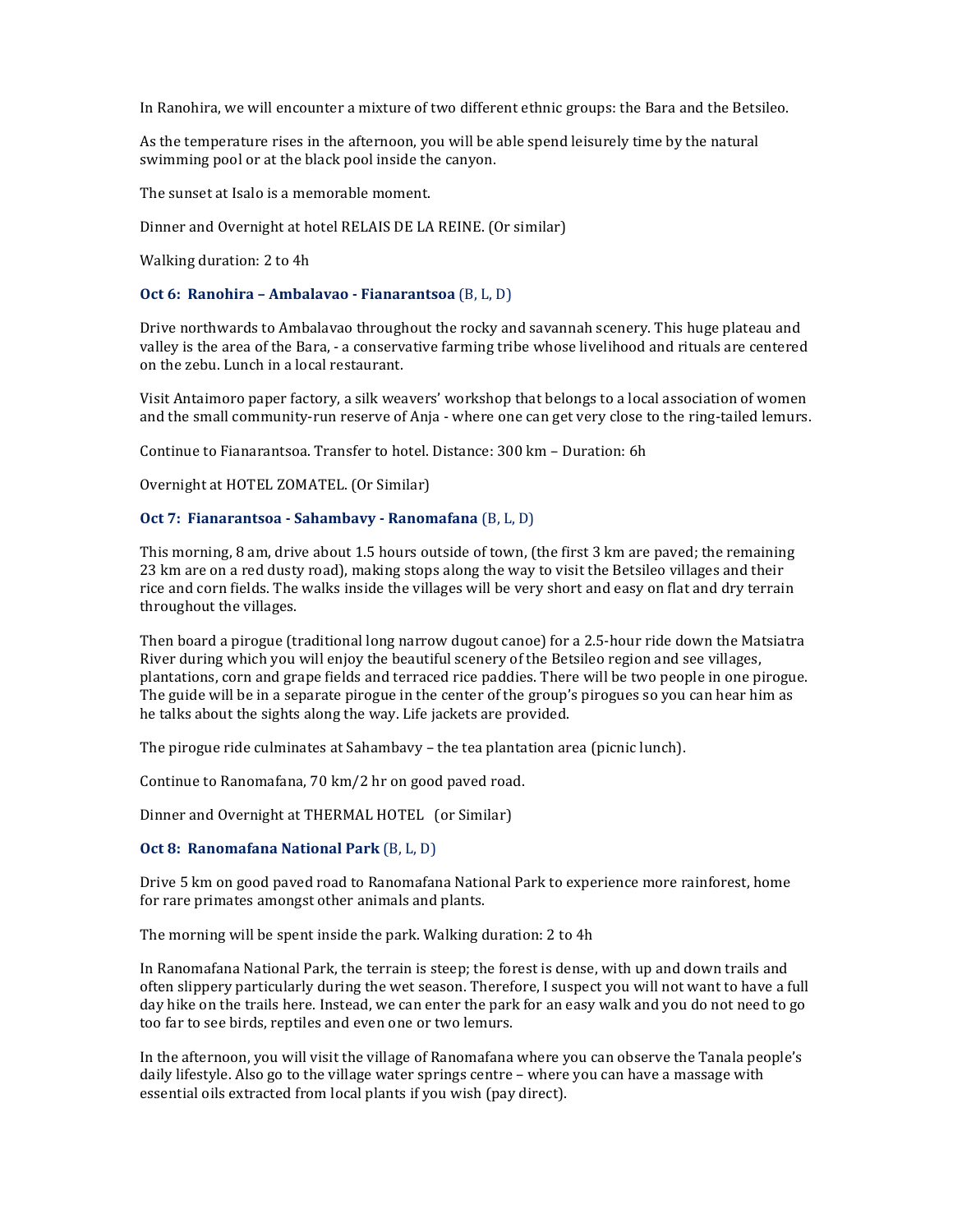In the evening, we will take a short walk to observe nocturnal animals around the park such as the grey mouse lemurs, the narrow-stripped mongoose.

Dinner and Overnight at THERMAL HOTEL (or Similar)

## **Oct 9: Ranomafana – Ambositra - Antsirabe** (B, L, D)

Drive to Ambositra  $(160 \text{ km}/4 \text{ hr-the first half of the road is very good shape; the second half is$ paved but in bad shape). On the way, we visit local markets and other typical villages of the Betsileo tribe.

We will stop for lunch in Ambositra, known for their fantastic Zafimaniry woodcarving workshops. Here we may also have the opportunity to enjoy traditional music.

Continue  $(90 \text{ km}/2 \text{ hrs})$  on paved road to Antsirabe, meaning "the place of much salt" and the capital of pousse-pousse "rickshaws." This colonial town is located in a volcanic area and the land is very fertile. Antsirabe is known for its precious stones and minerals that you will have the opportunity to discover during the visit of workshops.

Distance: 250 km - Duration: 6h

Overnight at ROYAL PALACE. (Or Similar)

## **Oct 10: Antsirabe - Antananarivo - Andasibe** (B, L, D)

We head towards the capital and then go east to Andasibe National Park. It is quite a long drive today. We might be in Antananarivo at midday so probably lunch in a local restaurant. We continue in the afternoon and leave the highlands by Mandraka steep slope where the forest does start.

This is the main road of the country, which links the port in Tamatave to the capital, a busy road.

We arrive in Andasibe in the afternoon. We have nocturnal visit of the Mitsinjo Community reserve.

Distance: 320 km - Duration: 7h

Overnight at Vakona Forest Lodge (Or Similar)

## **Oct 11: Andasibe National Park - Ankanin'ny Nofy** (B, L, D)

In the morning, we walk with a local guide to discover this protected area. It is mainly covered with primary forest pecullar to the east side of Madagascar. Many rare and endemic species can be found in this rain forest. The biodiversity is so amazing; we can meet Indri indri the largest of lemurs here. His behaviour is fascinating and your guide will explain all about him. Many other species are living there such as Grey Bamboo lemur (Hapalemur griseus), Wooly lemur (Avahi Laninger) and others.

Flora is also very interesting; there are several species of medicinal plants.

Drive to Manambato, and then we sail in the Pangalanes Channel to Ankanin'ny Nofy. Check-in at the hotel, then we go for a nocturnal visit for aye aye observation.

Distance: 140 km Tarmac road + 7 km track  $-$  Duration: 4h drive + 1.15 h by boat

Overnight at PALMARIUM. (Or Similar)

## **Oct 12: Ankanin'ny nofy – Tamatave** (B, L, D)

Visit of Palmarium Reserve. We devote the morning to observe the various species of lemurs and other endemic animals and discover Malagasy fauna.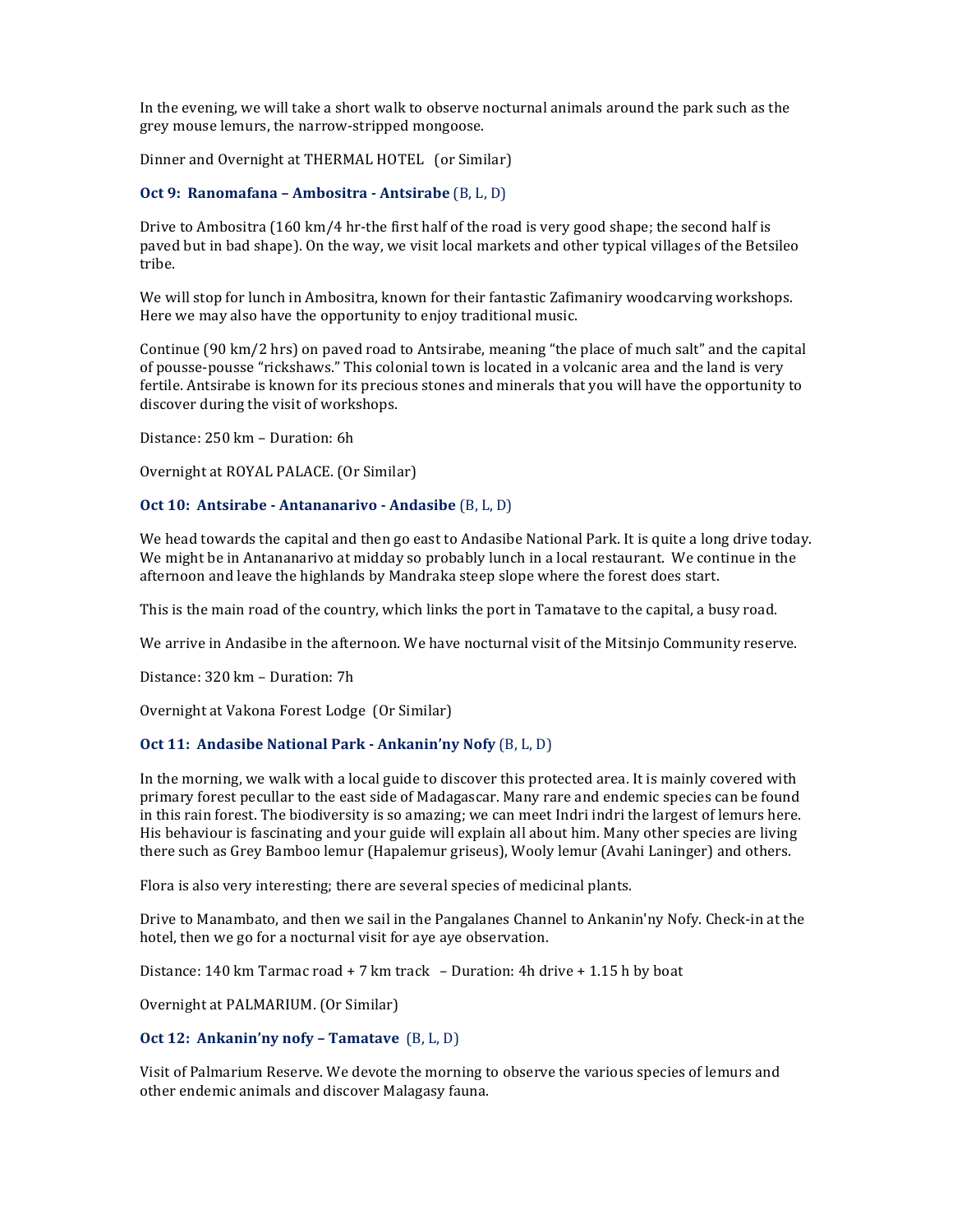After the lunch, we board a boat to Tamatave (aka Toamasina), the chief seaport of the country. Our journey will take four hours with a stop in Andranokoditra village for short walk. The ethnic group here are the Betsimisaraka. They are the 2nd largest group, after the Merina; approx. 15% of the Malagasy people. Tromba (spirit possession) ceremonies feature strongly in the Betsimisaraka culture.

Transfer to the hotel

Walking duration: 4 h Boat duration: 3h30

Dinner and night at CALYPSO HOTEL (or Similar)

## **Oct 13: Tamatave – Tana** (B, L, D)

After the breakfast, drive to the airport for flight to Tana TZ501 dep 07:55 – arr 08:45. The hotel will prepare box breakfasts to take with you.

On arrival, we drive 15 mi /approx. 45 min NE of Antananarivo to visit Ambohimanga (a hill and fortified royal settlement and UNESCO World Heritage Site). Ambohimanga is considered to be the most significant symbol of the cultural identity of the Merina People and most important and best preserved monument of the pre-colonial Kingdom of Madagascar and its precursor, the Kingdom of Imerina.

The walled historic village includes residences and burial sites of several key monarchs. The site, one of the 12 sacred hills of Imerina, is associated with strong feelings of national identity and has maintained its spiritual and sacred character both in ritual practice and the popular imagination for at least four hundred years. It remains a place of worship to which pilgrims come from Madagascar and elsewhere.

Visit Ambohimanga Palace, UNESCO World Heritage site, two wooden pavilions of Queens Ranavalona I and Ranavalona II, the sacred basins where the queens bathed and an ox park.

Lunch at a local restaurant in Ambohimanga. Transfer to hotel in Tana. Remainder of afternoon is free. Dinner at a local restaurant. If we have a min of 6 people it will be Restaurant Le Grill Du Rova with live Malagasy Music. They do not serve group less than 6.

Overnight at HOTEL DU LOUVRE (or Similar)

**Oct 14: Antananarivo - Depart** (B) Transfer to airport.

**Price:** \$4430 per person based on min 4 people. Single room supplement: \$1155 Plus domestic airfares (estimate/exact upon booking): Antananarivo-Fort Dauphin \$290, Fort Dauphin-Antananarivo \$250, Antananarivo -Tulear \$350, Tamatave-Antananarivo \$240.

Extra night in Tana (estimate/subject to change): \$120 per person twin share, \$240 single room. Transfer if not on tour days:  $$60$  per car  $(1-2)$  people);  $$20$  per person  $(3-4)$  people sharing car).

### **Includes:**

Accommodations with daily breakfast 15 Lunches, 14 Dinners Bottled water in the vehicle during drives (2 litre bottles per person per day) Airport transfers Transport throughout in ac 4WD, 8 seats group size 4, Mercedes Sprinter 12 seats group size 5-9, Toyota, Nissan or Hyundai bus 18 seats for group size 10-12 Driver /guide for group size 2-4; separate driver and guide for group size  $5 - 12$ Accompanying guide Ifaty to Andasibe; Local guides in Fort Dauphin and Berenty National Park and site fees Guided safari and excursions including pirogue trip to Sahambavy